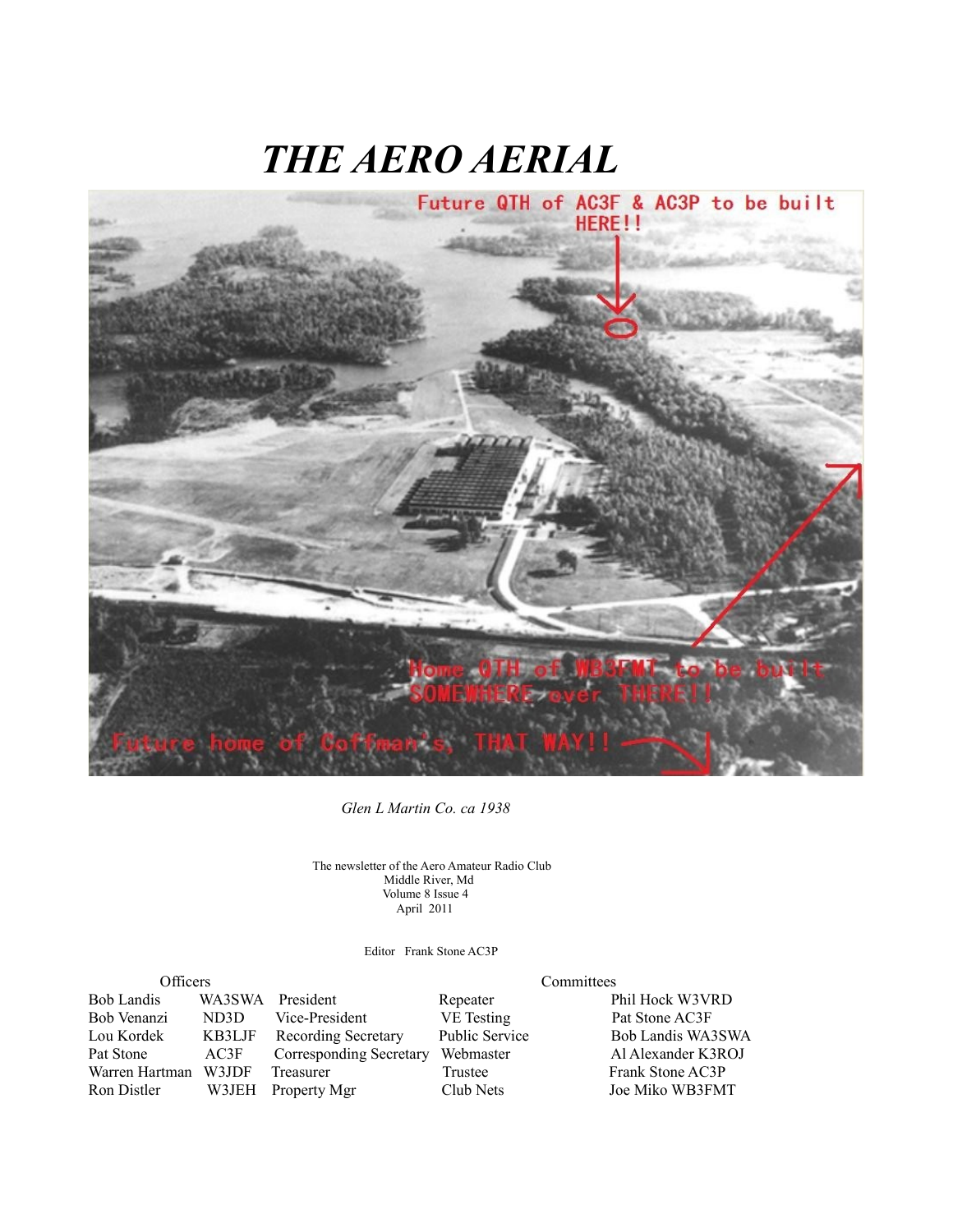# **LOCAL AREA NETS**

| Day        | Time              |         | <b>Frequency (MHz) NET NAME</b>   |
|------------|-------------------|---------|-----------------------------------|
| Daily      | $9 - 10$ am       | 147.03  | <b>ORIOLE</b> Net                 |
| Daily      | $5:30-6$ pm       | 3.820   | Maryland Emergency Phone Net      |
| Daily      | $6:30 - 7$ pm     | 146.670 | <b>Baltimore Traffic Net</b>      |
| Daily      | 7 pm and 10 pm    | 3.643   | Maryland/DC/Delaware Traffic Net  |
| $1st$ Tues | $7:30 \text{ pm}$ | 145.330 | <b>Baltimore ARES Net</b>         |
| $2nd$ Tues | $7:30 \text{ pm}$ | 146.670 | <b>Baltimore County RACES Net</b> |
| $2nd$ Wed. | 8 pm              | 28.445  | <b>AERO ARC Net</b>               |
| $4th$ Wed  | 8 pm              | 147.240 | <b>AERO ARC Net</b>               |
| $5th$ Wed. | 8 pm              | 449.575 | <b>AERO ARC Net</b>               |
|            |                   |         |                                   |

*The Aero Quantum Mechanics Net: Anytime any Frequency contact WB3FMT. The last one was on 449.575 MHz on Tuesday 8 pm on March 30<sup>t</sup> . Who knows where or when the next on may be?*

## **Aero Net Reports**

## **January**

#### **10 Meters: WB3FMT(NCS) AC3P W3JEH ND3D K3ROJ KA3SNY 2 Meters: WB3FMT(NCS) AC3P KB3QAX KB3VAE**

# **February**

### **10 Meters: WB3FMT(NCS) AC3P W3JEH KA3SNY 2 Meters: WB3FMT(NCS) AC3P/M AC3F KA3SNY**

## **Station Activities**

Congrats to Grandpa **ND3D** (yl or ym?)**. KB3QAX** is exploring the 902 Mhz band. **AC3F** made a rare appearance on the 2 meter net. **WB3FMT** is learning Mandarin.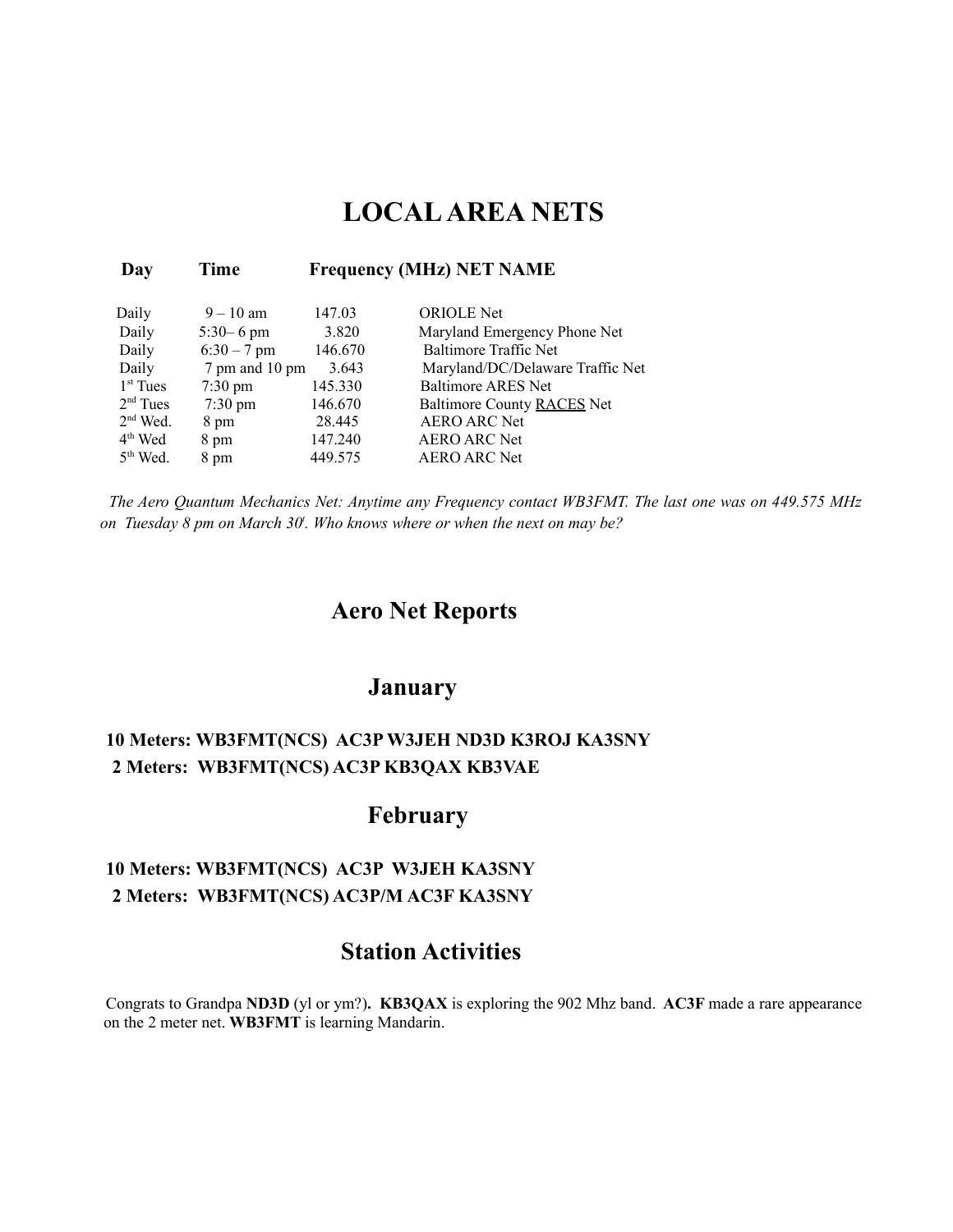# **Repeater Antenna Down** *Work Party Needed*

A recent wind storm took out one of the antennas on the 2 meter repeater. Gusts of up to 60 miles per hour caused the support mast for the transmit antenna to collapse. Phil, W3VRD is looking for volunteers to help re-erect the antenna and to finally get those UPS batteries up to Kenwood. Please contact Phil for more information on date and time.

# **Public Service Opportunity**

BRATS is looking for help with the upcoming MS Society Walk at Towson University on Sunday April 10<sup>th</sup>. Contact Bob WA3SWA to volunteer.

#### **ABOUT THE AERO AMATUER RADIO CLUB**

 Meetings: First and Third Wednesdays at 7:30 pm at Coffman's Diner (Middle River and Orem's Rd.)

Nets: See Local Area Net Schedule

Repeaters: W3PGA (147.24 MHz - / 449.575 MHz -)

WEBSITE: [www.aeroarc.us](http://www.aeroarc.us/)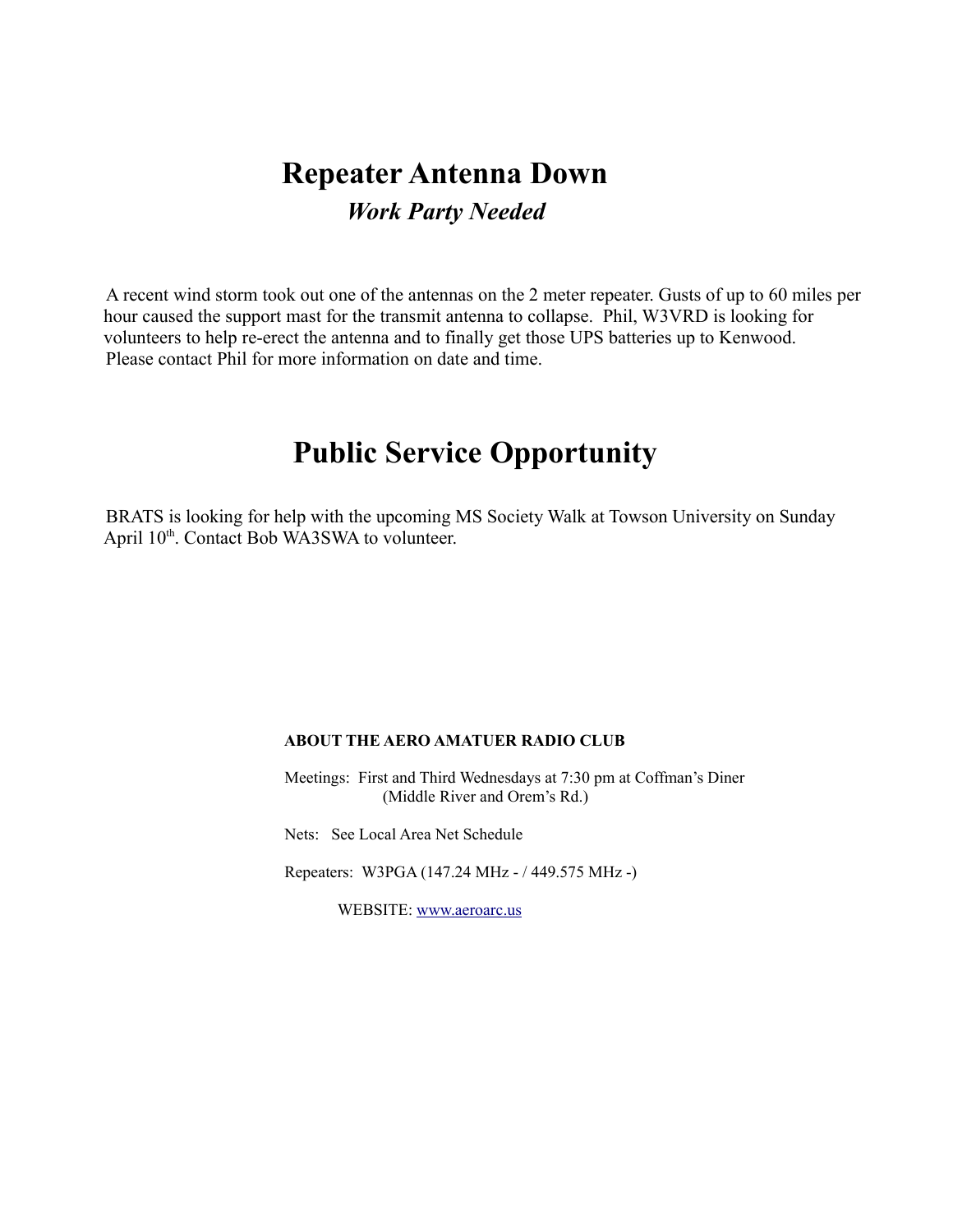# **Radio Active Sun**

#### *by Joe Miko WB3FMT*

We live 500 light seconds from an exploding star called the Sun. Don't panic our Sun's nuclear fusion is a controlled reaction just like hydrogen bombs, that is they convert hydrogen into helium, the formula is 4 hydrogen are fused into 1 helium atom plus excess energy. That excess energy is equal to 386 trillion trillion watts of energy, the bulk of it is gamma ray radiation. It takes about 200 thousand years for that energy to journey from the center of the sun to visible surfaces, at which time it is slowed down to visible light and radio waves. The Sun stays together because of hydrostatic equilibrium in which gravity of the Sun equals the radiation pressure this keeps the sun from blowing apart like a bomb. The sun is a small to average size star 865,000 miles in diameter which is about 109 times as wide as the Earth. It is a Yellow star about 5 billion years old and is expected to live another 5 billion years. So you can make plans for next Thursday.



We live within in a peaceful zone called the habitual zone a distance from our local star where most the water remains a liquid. This range runs from about 70 million to 120 million miles from the Sun. Just outside Venus's and inside Mars's orbits. This zone is one of the physical factors that promote life on this planet. One of the other physical factors helps promote life is that the Earth, is

incased in a magnetic sphere, which is caused by the Earth's molting and rotating core. The rotation of the Earth's core acts as a generator and produces a magnetic field like a very large bar magnet. The Earth needs this magnetic field to protect the atmosphere, without it the solar wind would strip atmospheric gasses from the planet.

On earth we observe the sun on a daily basis and note changes, Beginning with the ancient Chinese who observed birds on the sun (early reporting of sunspots) to Galileo in the 1600's who first studied the sun with a telescope. Those black spots remained a mystery. But the numbers did not lie. After decades of observations it was noted that the sun goes though cycles. These sunspots cycles average about 11 years and this was based on over 400 years of daily record keeping. What astronomers found out was that when the number of sunspots increased the sun was more active. The sun emits radio waves across the electromagnetic spectrum; hams can monitor the sun in the 18-22 MHz frequency using AM mode. You will hear hums, crashes and wines all created by the sun. This is the routine noise produced by the sun. But, during the period of maximum sunspots cycle the radiation from the sunspots, solar flares and CME's can overload the Earth's protective magnetic layer and cause a radio disruption as well as electrical problems. This magnetic layer was first discovered during the early stages of space exploration.

The existence of this magnetic shield (magnetosphere) was confirmed by early space missions in 1958 and named after its discover Dr. James Van Allen. The Van Allen belts refer to the radiation belts surrounding Earth; however, similar radiation belts have been discovered around other planets. This radiation shield is only around planets that have a rotating liquid core. For neither example the Moon nor the planet Mars have this protective shield. The radiation protection missing on Mars which on Earth is provided by the magnetosphere this magnetic barrier acts as a shield that protects us from solar storms. The earth magnetic shield takes the brunt of space storms (i.e. Coronal mass ejections (CME's) and solar flares and cosmic rays).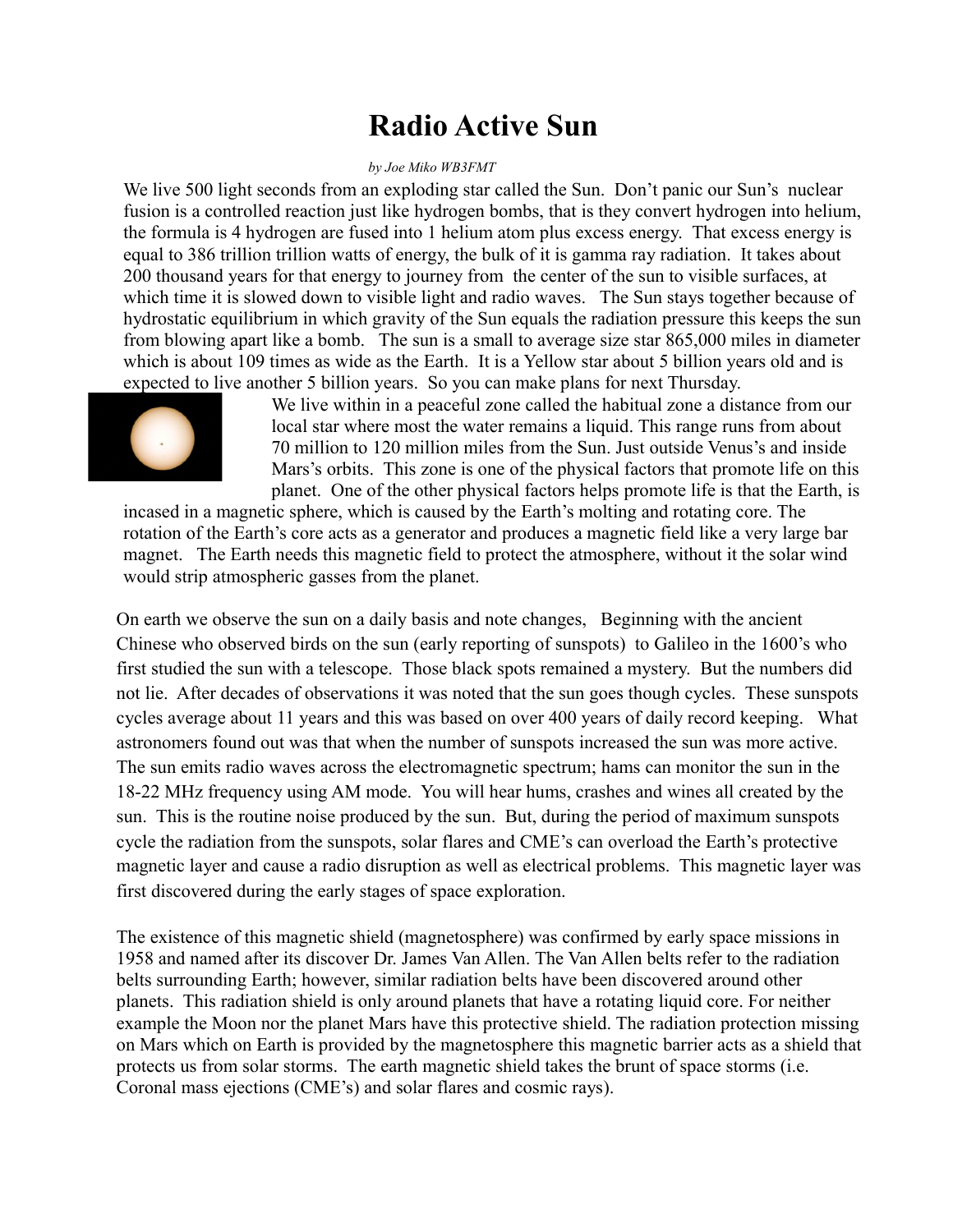These belts are beneficial in several ways to the Earth:

- The belts protect the upper atmosphere from being leached away by the solar winds. The solar wind is the constant flow of atomic particles from the Sun. The average speed of the solar wind measured at Earth is 400 km/sec (894,775 mph).
- Protect living organisms on the Earth from damaging Gamma ray radiation from space.
- Protects the atmosphere from intense solar radiation.

How do we know when something is going to happen on the Sun? There are a few things that man has learned since the invention of radio by Marconi in 1895.

Signs to look for:

- Where are we the current 11 year solar cycle?
- Daily activity on the Sun, solar wind, flares, CME's
- $\bullet$  10.7 cm solar flux
- Space Weather indexes, The alphabet of Space Weather
- Geomagnetic storm forecast
- Radio Propagation caused by Solar Sunspot Cycle Table xx

All of the items above do have an effect of radio communications used by hams and commercial users.

**Solar Cycle Number 24** - We are currently in solar cycle 24. Per NASA sunspot cycle started on January 4, 2008 and is expected to peak in July 2013. (NASA Marshall Space Flight Center – Solar Physics) Figure 1. shows the yearly number of sunspots since the 1750's



Sunspots are temporary disturbances on the Sun's surface that appear dark. They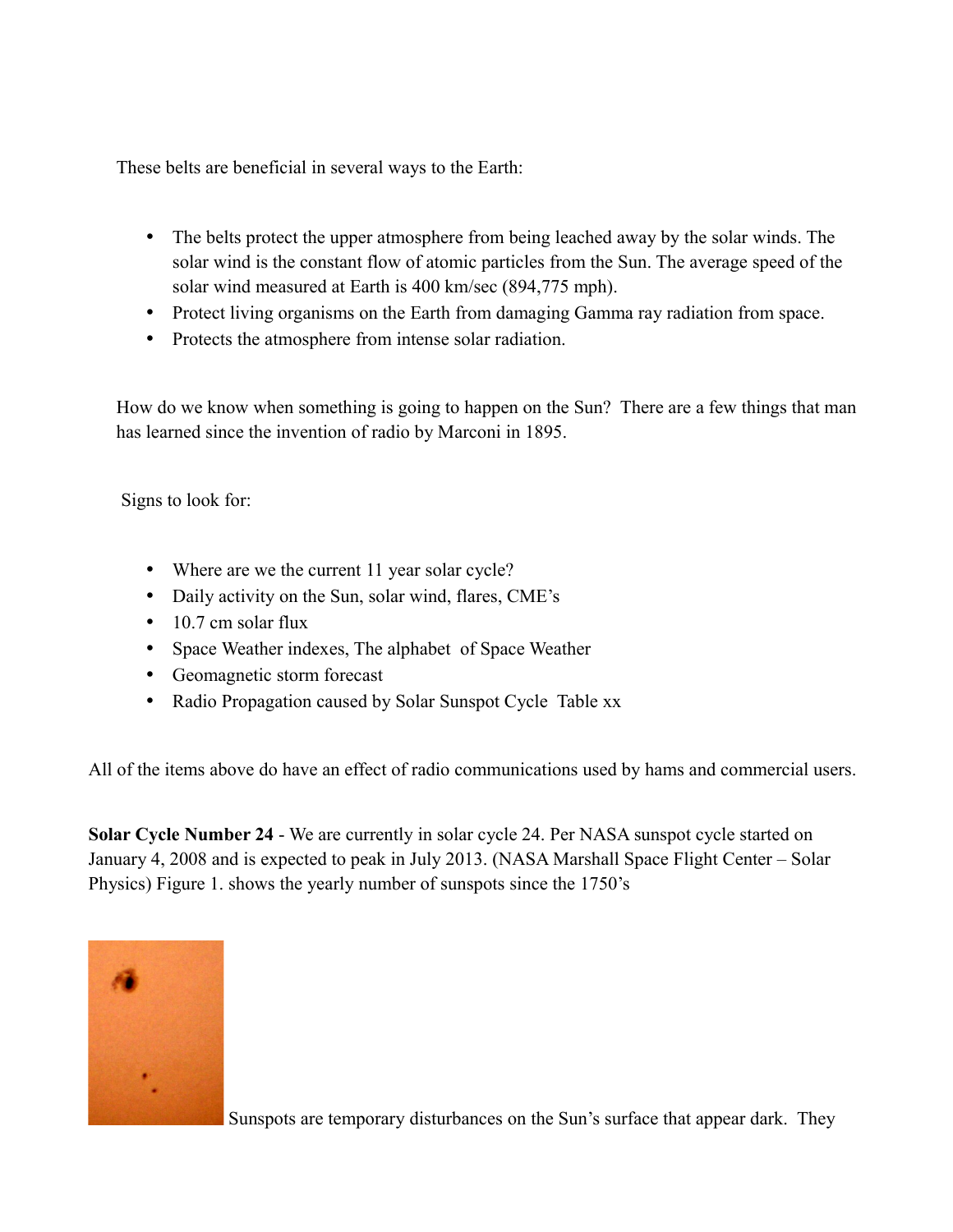appear dark because they are about 2,000 ° F. cooler the adjacent areas which are about 10,000°F. Sunspots are magnetic storms on the sun, they usually in pairs or groups of opposing polarity.

**S**cientists track solar cycles by counting sunspots, these are the dark spots that appear on the service of the Sun. They can range in size from less than 1,000 miles wide to larger that he planet Jupiter which is 88,000 miles wide. Sunspots are areas on the Sun where intense magnetic loops poke through the star's visible surface.

Counting sunspots is not as straightforward as it sounds. There are two official sunspot numbers in common use. The first, the daily "Boulder Sunspot Number," is computed by the NOAA Space Environment Center using a formula devised by Rudolph Wolf in 1848: *R*=*k* (10*g*+*s*), where *R* is the sunspot number; *g* is the number of sunspot groups on the solar disk; *s* is the total number of individual spots in all the groups; and  $k$  is a variable scaling factor (usually  $\leq$ 1) that accounts for observing conditions and the type of telescope (binoculars, space telescopes, etc.). Scientists combine data from lots of observatories -- each with its own *k* factor -- to arrive at a daily value.



Figure1. Sunspot Numbers

As a rule of thumb, if you divide either of the official sunspot numbers by 15, you'll get the approximate number of individual sunspots visible on the solar disk if you look at the Sun by projecting its image on a paper plate with a small telescope. **Daily Sunspot numbers** can be found on the Space weather.com web site. Space Weather information is located on the left side of the display.

We know that during the peak sunspot activities radio activity is enhanced based on which band you are using see Chart 4 for Ham Bands vs. Solar Minimum /Maximum with skip layer information.

**Daily activity on the Sun, solar wind, flares, CME's** - The **solar wind** streams off of the Sun in all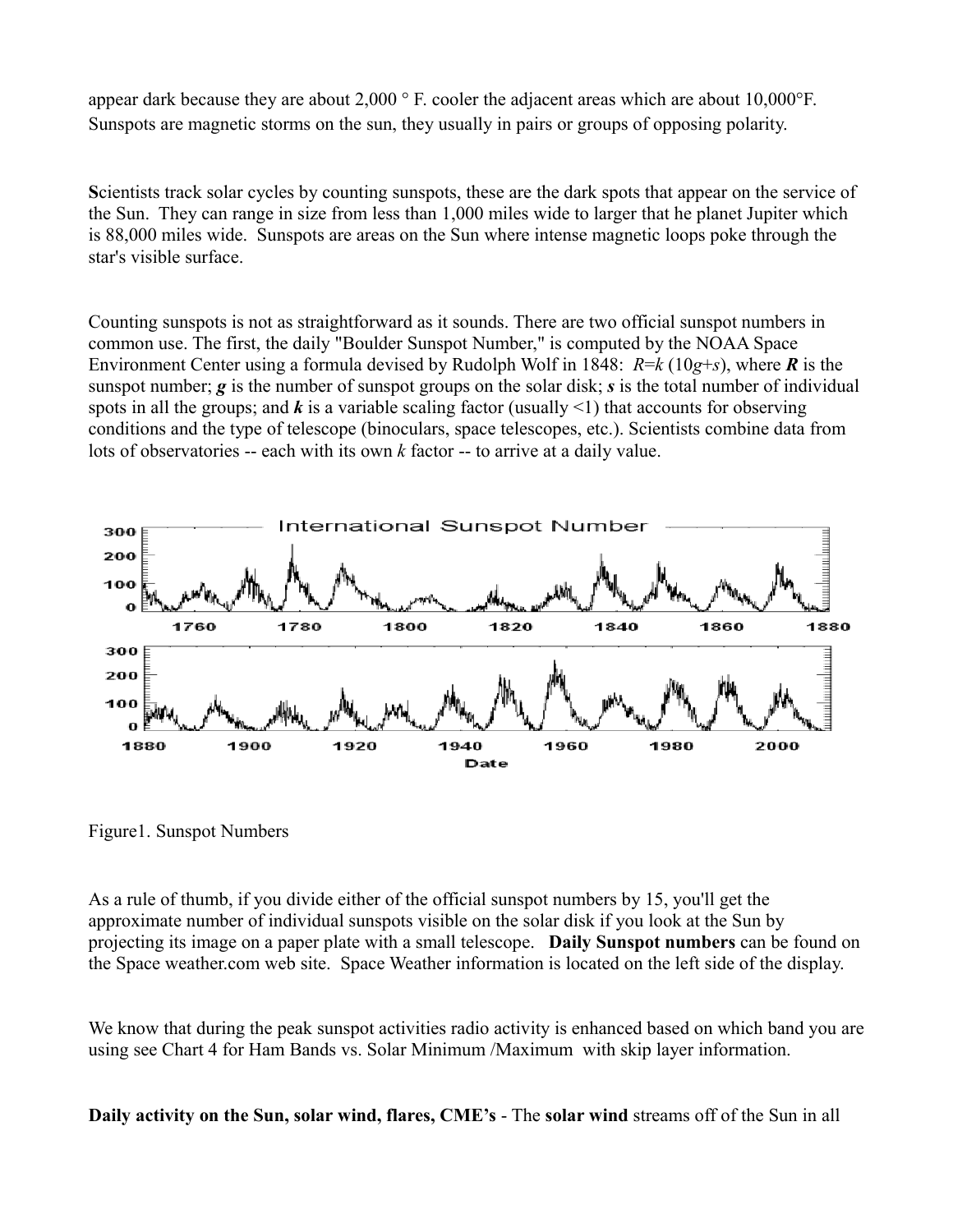directions at speeds of about 400 km/s (about 1 million miles per hour). The source of the solar wind is the Sun's hot corona. The temperature of the corona is so high that the Sun's gravity cannot hold on to it. The solar wind speeds range from a high of 800 km/s to a low of 300 km/s). These wind speed variations buffet the Earth's magnetic field and can produce storms in the Earth's magnetosphere. The solar wind data (velocity and proton density) is presented on spaceweather.com are updated every 10 minutes. They are derived from real-time satellite information. This satellite is located between the earth and the sun and provides about a 1 hour advance warning of geomagnetic activity. **Solar Wind speed and density** can be found on the Space weather.com web site. Space Weather information is located on the left side of the display.

**Solar flares** are tremendous explosions on the surface of the Sun. In a matter of just a few minutes they heat material to many millions of degrees and release as much energy as a billion megatons of TNT. They occur near sunspots between areas of oppositely directed magnetic fields.

Flares release energy in many forms - electro-magnetic (Gamma rays and X-rays), energetic particles (protons and electrons), and mass flows. Flares are characterized by their brightness in X-rays (X-Ray flux). The biggest flares are X-Class flares. M-Class flares have a tenth the energy and C-Class flares have a tenth of the X-ray flux seen in M-Class flares. Although solar flares can be visible in white light, they are often more readily noticed via their bright X-ray and ultraviolet emissions. **Solar Flare information** can be found on the Space weather.com web site. Space Weather information is located on the left side of the display.

**Coronal mass ejections (CME)** often accompany solar flares, though scientists are still trying to determine exactly how the two phenomena are related. Solar flares burst forth from the intense magnetic fields in the vicinity of active regions on the Sun. Solar flares are most common during times of peak solar activity, the "solar max" years of the sunspot cycle. CMEs are huge bubbles of gas threaded with magnetic field lines that are ejected from the Sun over the course of several hours. Although the Sun's corona has been observed during total eclipses of the Sun for thousands of years, the existence of coronal mass ejections was unrealized until the space age. Also CME's are often associated with solar flares and prominence eruptions (Prominences are dense clouds of material suspended above the surface of the Sun by loops of magnetic field) but they can also occur in the absence of either of these processes. The frequency of CMEs varies with the sunspot cycle. **CME information** can be found on the Space weather.com web site. Space Weather information is located on the left side of the display.

**10.7 cm solar flux -** Probably the best available index of solar activity, at least covering the last six decades or so, is the *10.7-cmflux, or F10.7.* This index is an objective measurement of the integrated emission at the 10.7-cu wavelength (a frequency of 2.8 GHz) from all sources present on the solar disk. It has been measured daily for nearly 60 years and is now used worldwide as a primary index of solar activity. The 10.7 cm solar flux (*F 10.7*) is expressed in solar-flux units (1 sfu =  $10^{22}$  W-m-2^Hz-1). The 10.7-cm flux can be measured in all weather conditions and requires no interpretation. The quiet Sun produces a flux of 64 sfu. This becomes a low level baseline. Solar activity can dramatically affect our lives. Magnetic storms due to solar activity induce currents in communications and power transmission systems having long-distance wires, disrupting their Operation for hours. The power blackouts in Quebec were caused a large flare on March 10, 1989.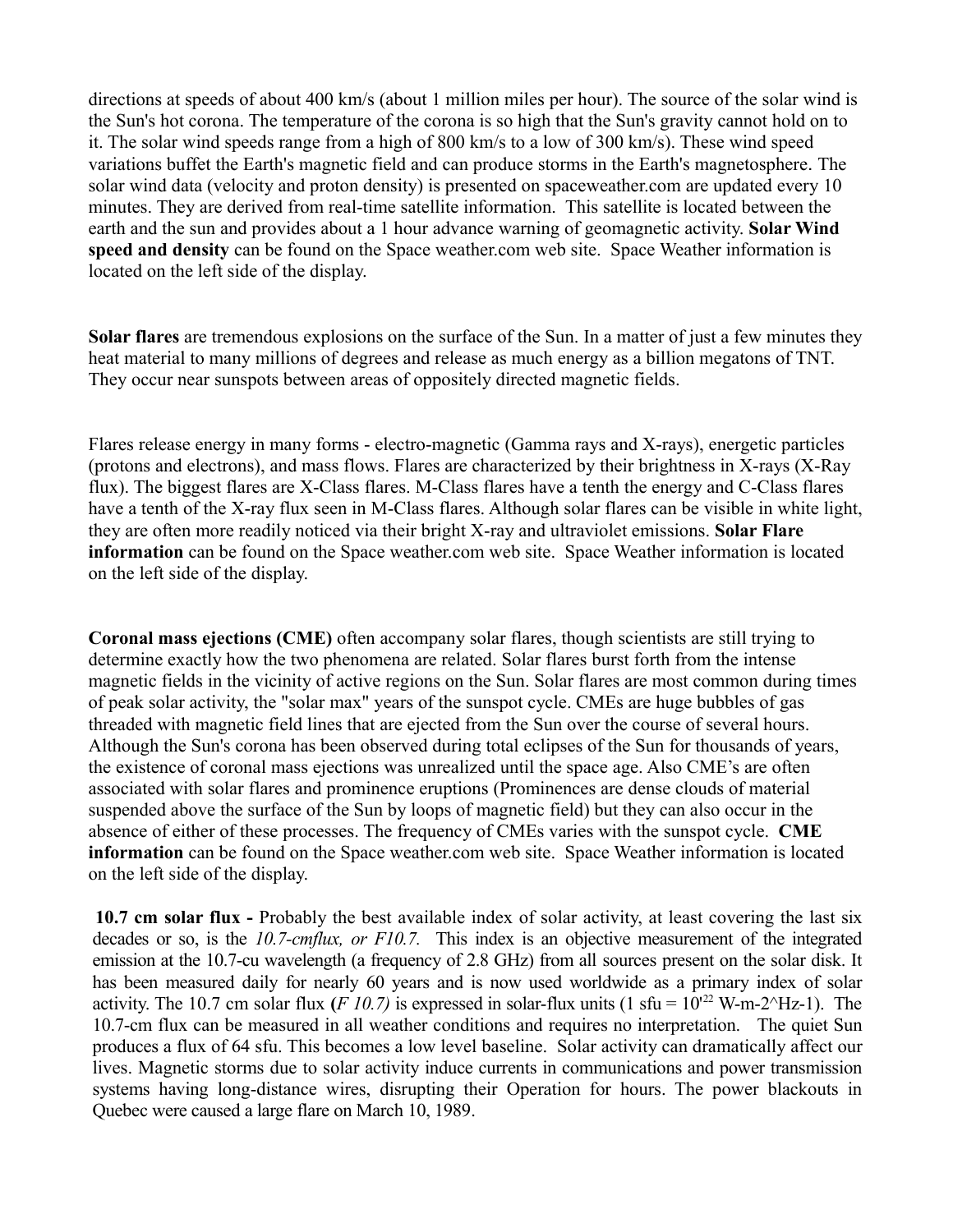Increased X-ray emissions from flares cause enhanced ionization of Earth's atmosphere at D-region heights (about 60 miles), producing blackouts of shortwave communications. **10.7 cm solar flux in sfu's** can be found on the Space weather.com web site. Space Weather information is located on the left side of the display.

**Space Weather indexes, The alphabet of Space Weather** - (G, S, R; C, M, X; Kp) – Space Weather indexes are based on a number of criteria's, Geomagnetic, Solar Radiation Storms, Radio Blackout, Solar Flares.

## **National Oceanic and Atmospheric Administration (NOAA) Space Weather Scales**

The NOAA Space Weather Scales were introduced as a way to communicate to the general public the current and future space weather conditions and their possible effects on people and systems. The scales describe the environmental disturbances for three event types: geomagnetic storms, solar radiation storms, and radio blackouts. The scales have numbered levels that convey severity. They list possible effects at each level. Chart 1, shows the NOAA Geomagnetic Storm Scale.

**Geomagnetic Storms –** Are disturbances in the geomagnetic field caused by gusts in the solar wind that blows by Earth. The ranges go from G5 (Highest) to G1 (Lowest). Each scale lists the possible effects on Electrical Power Systems, Spacecraft operations and Other systems (such as pipelines, radio communication and others).

| <b>Scale</b>   | <b>Severity</b> | <b>Effects</b>                                                                                                                                                                                                                                                                                                                                                                                                                                                                                                                                                                                                                                                                                                                | <b>Kp Value</b> |
|----------------|-----------------|-------------------------------------------------------------------------------------------------------------------------------------------------------------------------------------------------------------------------------------------------------------------------------------------------------------------------------------------------------------------------------------------------------------------------------------------------------------------------------------------------------------------------------------------------------------------------------------------------------------------------------------------------------------------------------------------------------------------------------|-----------------|
| G <sub>5</sub> | Extreme         | Power systems: widespread voltage control problems and protective system problems can<br>occur; some grid systems may experience complete collapse or blackouts. Transformers<br>may experience damage.<br>Spacecraft operations: may experience extensive surface charging, problems with<br>orientation, uplink/downlink and tracking satellites.<br>Other systems: pipeline currents can reach hundreds of amps, HF (high frequency) radio<br>propagation may be impossible in many areas for one to two days, satellite navigation may<br>be degraded for days, low-frequency radio navigation can be out for hours, and aurora has<br>been seen as low as Florida and southern Texas (typically 40° geomagnetic lat.)**. | $Kp=9$          |
| G4             | Severe          | Power systems: possible widespread voltage control problems and some protective<br>systems will mistakenly trip out key assets from the grid.<br>Spacecraft operations: may experience surface charging and tracking problems, corrections<br>may be needed for orientation problems.<br>Other systems: induced pipeline currents affect preventive measures, HF radio propagation<br>sporadic, satellite navigation degraded for hours, low-frequency radio navigation<br>disrupted, and aurora has been seen as low as Alabama and northern California (typically<br>$45^{\circ}$ geomagnetic lat.)**.                                                                                                                      | $Kp = 8$        |
| G <sub>3</sub> | <b>Strong</b>   | Power systems: voltage corrections may be required; false alarms triggered on some<br>protection devices.<br>Spacecraft operations: surface charging may occur on satellite components, drag may                                                                                                                                                                                                                                                                                                                                                                                                                                                                                                                              | $Kp=7$          |

|  |  |  |  | <b>NOAA Space Weather Scale Geomagnetic Storms</b> |  |
|--|--|--|--|----------------------------------------------------|--|
|--|--|--|--|----------------------------------------------------|--|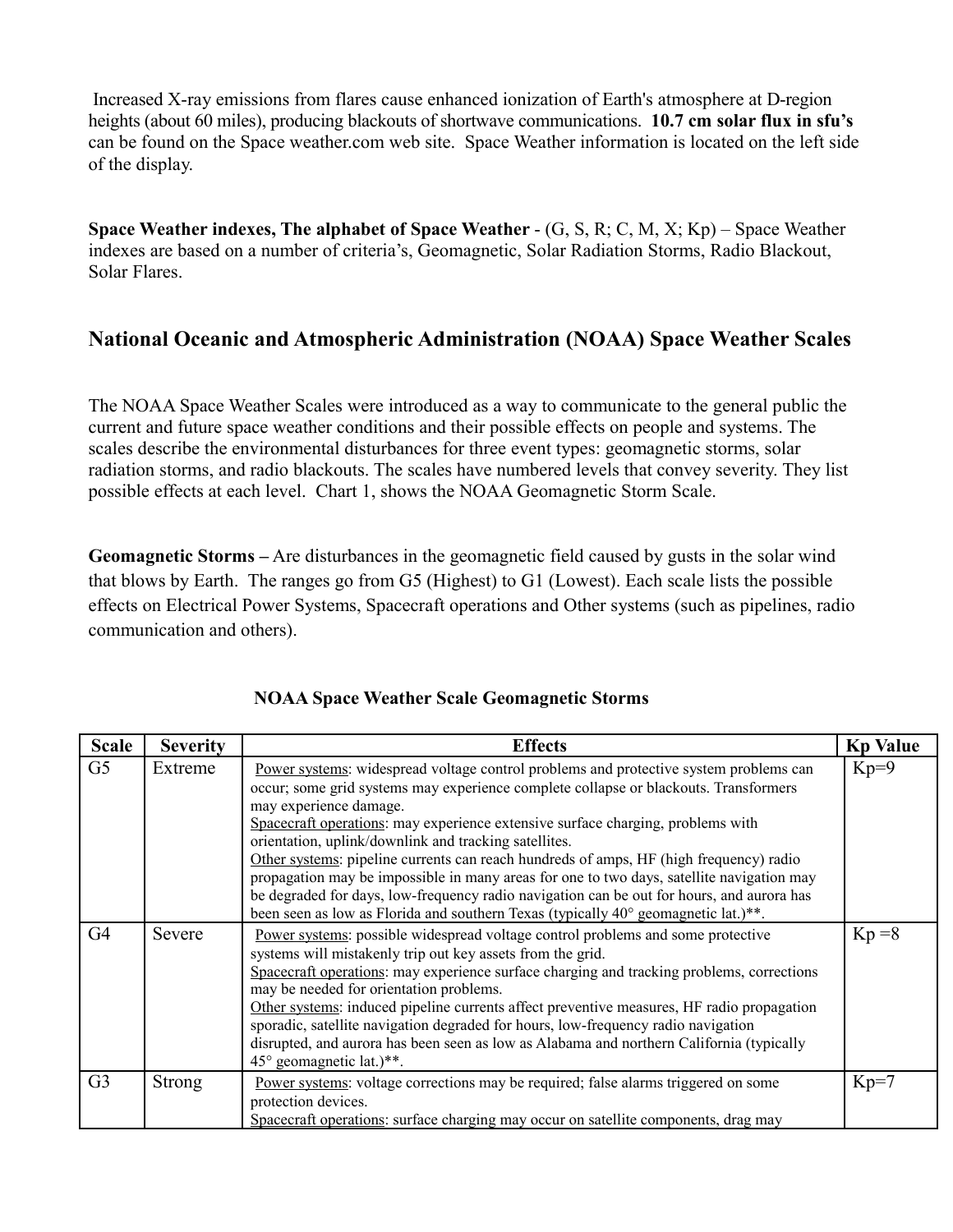|                |          | increase on low-Earth-orbit satellites, and corrections may be needed for orientation<br>problems.<br>Other systems: intermittent satellite navigation and low-frequency radio navigation<br>problems may occur, HF radio may be intermittent, and aurora has been seen as low as<br>Illinois and Oregon (typically $50^{\circ}$ geomagnetic lat.) **                                                                                                   |        |
|----------------|----------|---------------------------------------------------------------------------------------------------------------------------------------------------------------------------------------------------------------------------------------------------------------------------------------------------------------------------------------------------------------------------------------------------------------------------------------------------------|--------|
| G2             | Moderate | Power systems: high-latitude power systems may experience voltage alarms; long-<br>duration storms may cause transformer damage.<br>Spacecraft operations: corrective actions to orientation may be required by ground control;<br>possible changes in drag affect orbit predictions.<br>Other systems: HF radio propagation can fade at higher latitudes, and aurora has been seen<br>as low as New York and Idaho (typically 55° geomagnetic lat.)**. | $Kp=6$ |
| G <sub>1</sub> | Minor    | Power systems: weak power grid fluctuations can occur.<br>Spacecraft operations: minor impact on satellite operations possible.<br>Other systems: migratory animals are affected at this and higher levels; aurora is<br>commonly visible at high latitudes (northern Michigan and Maine) **.                                                                                                                                                           | $KP=5$ |

\*\* For specific locations around the globe, use geomagnetic latitude to determine likely sightings (see [www.sec.noaa.gov/Aurora\)](http://www.sec.noaa.gov/Aurora)

#### Chart 1. NOAA Geomagnetic Storm Scale

This scale also includes the Kp Index (which is an indicator of the intensity of Aurora and where they can be seen). Cornell University scientists have determined geographic points for the southern edges of auroral displays. The curves represent four values of the planetary index (Kp). As this index increases, the aurora's southern edge moves southward. The larger the Kp number the further south an aurora can be seen. Just a note the geomagnetic location of a city is not same as its latitude. Latitude is taken from the physical location of the North Pole (just under the North Star Polaris). The Earth's magnetic pole is located in northern Canada at 80.1°N and 72.3°W, Therefore the magnetic latitude of Baltimore, Maryland is 49° with its actual latitude being 39°17' N. Figure 2. Shows the Kp Index for Auroras.

The K-index is therefore updated every three hours and the information is made available to our customers as soon as possible. The K-index is also necessarily tied to a specific geomagnetic observatory. For locations where there are no observatories, one can only estimate what the local Kindex would be by looking at data from the nearest observatory, but this would be subject to some errors from time to time because geomagnetic activity is not always spatially homogenous. Another item of interest is that the location of the aurora usually changes geomagnetic latitude as the intensity of the geomagnetic storm changes. The location of the aurora often takes on an 'oval-like' shape and is appropriately called the auroral oval. A useful map of the approximate location of the auroral oval as a function of the Kp-index was published in the June 1968 copy Sky & Telescope (see page 348). The Kp index is derived through by an algorithm that essentially averages the K-indices from several stations. Note that as a storm becomes more intense, the edge of the auroral boundary typically moves to lower latitudes.



Figure 2. Kp Indexr for Auroras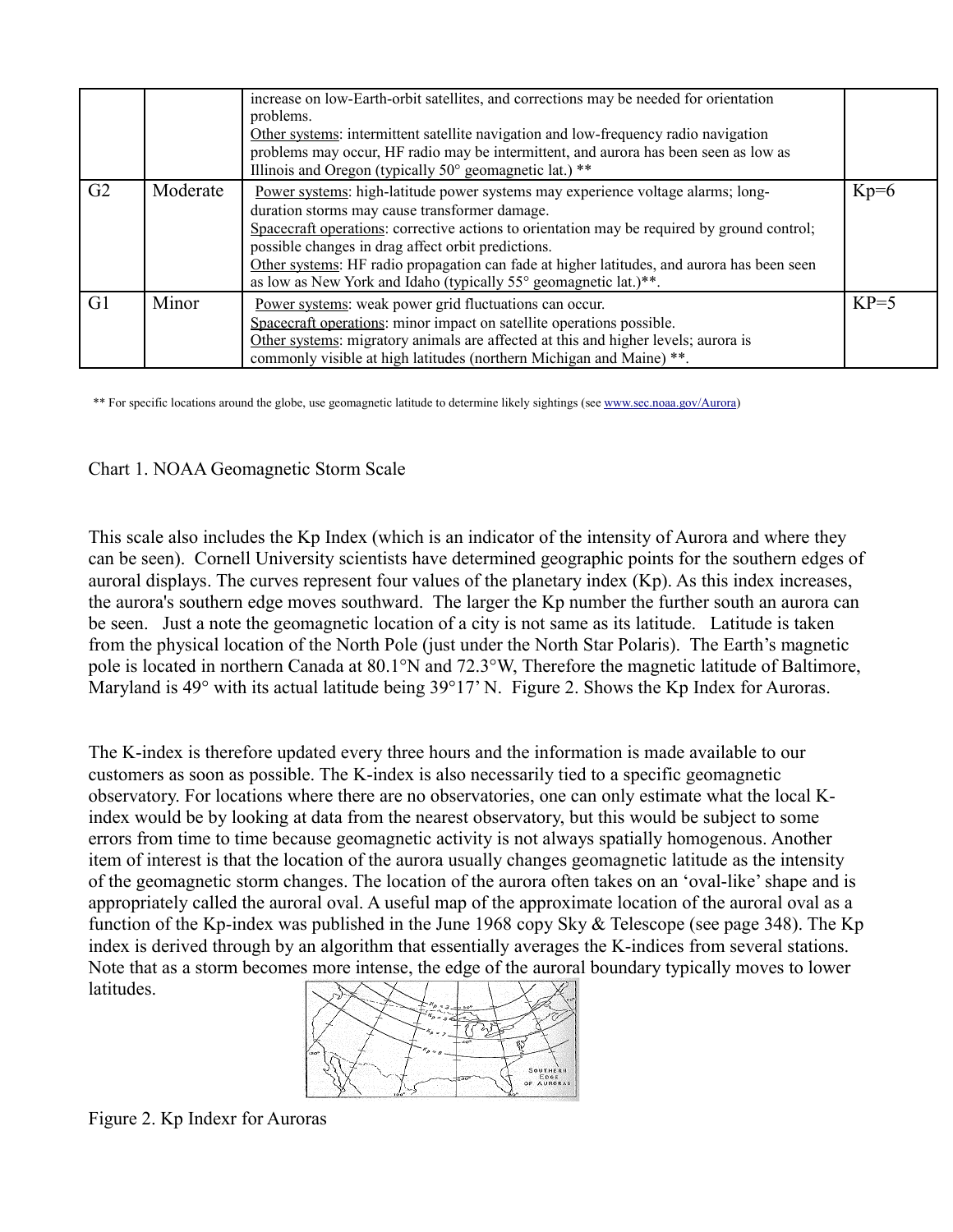[Solar Radiation Storms are caused by the](http://www.swpc.noaa.gov/NOAAscales/index.html#SolarRadiationStorms) elevated levels of radiation that occur when the numbers of energetic particles increase. Solar radiation storms are swarms of electrons, protons and heavy ions accelerated to high speed by explosions on the sun. Here on Earth we are protected from these particles by our planet's atmosphere and magnetic field. Astronauts in Earth orbit are fairly safe, too; Earth's magnetic field extends out far enough to shield them. The danger begins when astronauts leave this protective cocoon. The Moon and Mars, for instance, have no global magnetic fields, and "astronauts working on the surface of those worlds could be at risk," states NASA.

**Solar Radiation Storms –** Are caused by swarms of electrons, protons and heavy ions accelerated to high speed by explosions on the sun. The range for Solar Storm ranges from S5 (Highest) to S1 (Lowest). Each scale list the possible effects on Biological, Satellite operations and Other systems (such, radio communication and others). Chart 2 NOAA Solar Radiation Storms.

| <b>Scale</b>   | <b>Severity</b> | <b>Effects</b>                                                                                                                                                                                                                                                                                                                                                                                                                                                                                                                                                                                                                          |
|----------------|-----------------|-----------------------------------------------------------------------------------------------------------------------------------------------------------------------------------------------------------------------------------------------------------------------------------------------------------------------------------------------------------------------------------------------------------------------------------------------------------------------------------------------------------------------------------------------------------------------------------------------------------------------------------------|
| S <sub>5</sub> | Extreme         | Biological: unavoidable high radiation hazard to astronauts on EVA (extra-vehicular activity);<br>passengers and crew in high-flying aircraft at high latitudes may be exposed to radiation risk. ***<br>Satellite operations: satellites may be rendered useless, memory impacts can cause loss of control, may<br>cause serious noise in image data, star-trackers may be unable to locate sources; permanent damage to<br>solar panels possible.<br>Other systems: complete blackout of HF (high frequency) communications possible through the polar<br>regions, and position errors make navigation operations extremely difficult |
| S <sub>4</sub> | Severe          | Biological: unavoidable radiation hazard to astronauts on EVA; passengers and crew in high-flying<br>aircraft at high latitudes may be exposed to radiation risk.***<br>Satellite operations: may experience memory device problems and noise on imaging systems; star-<br>tracker problems may cause orientation problems, and solar panel efficiency can be degraded.<br>Other systems: blackout of HF radio communications through the polar regions and increased navigation<br>errors over several days is likely.                                                                                                                 |
| S <sub>3</sub> | <b>Strong</b>   | Biological: radiation hazard avoidance recommended for astronauts on EVA; passengers and crew in<br>high-flying aircraft at high latitudes may be exposed to radiation risk.***<br>Satellite operations: single-event upsets, noise in imaging systems, and slight reduction of efficiency in<br>solar panel are likely.<br>Other systems: degraded HF radio propagation through the polar regions and navigation position errors<br>likely.                                                                                                                                                                                            |
| S <sub>2</sub> | Moderate        | Biological: passengers and crew in high-flying aircraft at high latitudes may be exposed to elevated<br>radiation risk.***<br>Satellite operations: infrequent single-event upsets possible.<br>Other systems: effects on HF propagation through the polar regions, and navigation at polar cap<br>locations possibly affected.                                                                                                                                                                                                                                                                                                         |
| S <sub>1</sub> | Minor           | Biological: none.<br>Satellite operations: none.<br>Other systems: minor impacts on HF radio in the polar regions.                                                                                                                                                                                                                                                                                                                                                                                                                                                                                                                      |

#### **NOAA Space Weather Scale Solar Radiation Storms**

**\* Flux levels are 5 minute averages. \*\* These events can last more than one day. \*\*\* High energy particle measurements (>100 MeV) are a better indicator of radiation risk to passenger and crews. Pregnant women are particularly susceptible.**

#### **Chart 2. Solar Radiation Storms**

[Radio Blackouts:](http://www.swpc.noaa.gov/NOAAscales/index.html#RadioBlackouts) Are disturbances of the ionosphere caused by X-ray emissions from the Sun. The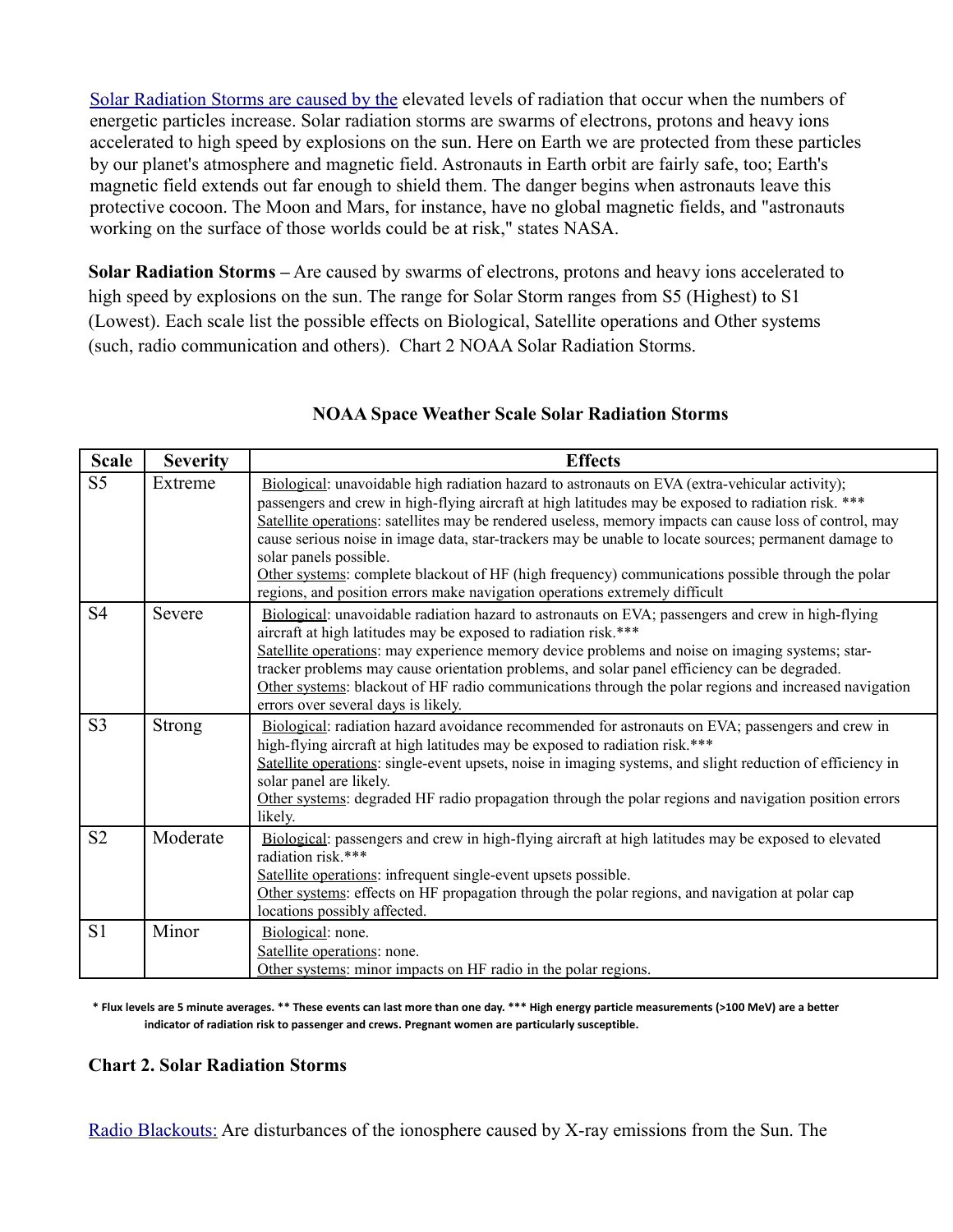range for Radio Blackouts ranges from R5 (Highest) to R1 (Lowest). Each scale list the possible effects on Biological, Satellite operations and Other systems (such, radio communication and others). Chart 3. NOAA Radio Blackouts.

| <b>Scale</b>   | <b>Severity</b> | <b>Effects</b>                                                                                                                                                                                                                                                                                                                                                                                                                                                                                                                                                                  | Peak X-                         |
|----------------|-----------------|---------------------------------------------------------------------------------------------------------------------------------------------------------------------------------------------------------------------------------------------------------------------------------------------------------------------------------------------------------------------------------------------------------------------------------------------------------------------------------------------------------------------------------------------------------------------------------|---------------------------------|
|                |                 |                                                                                                                                                                                                                                                                                                                                                                                                                                                                                                                                                                                 | ray Flux                        |
| R <sub>5</sub> | Extreme         | HF Radio: Complete HF (high frequency**) radio blackout on the entire<br>sunlit side of the Earth lasting for a number of hours. This results in no HF<br>radio contact with mariners and en route aviators in this sector.<br>Navigation: Low-frequency navigation signals used by maritime and general<br>aviation systems experience outages on the sunlit side of the Earth for many<br>hours, causing loss in positioning. Increased satellite navigation errors in<br>positioning for several hours on the sunlit side of Earth, which may spread<br>into the night side. | X20<br>$(2x10^{-3})$            |
| R4             | Severe          | HF Radio: HF radio communication blackout on most of the sunlit side of<br>Earth for one to two hours. HF radio contact lost during this time.<br>Navigation: Outages of low-frequency navigation signals cause increased<br>error in positioning for one to two hours. Minor disruptions of satellite<br>navigation possible on the sunlit side of Earth.                                                                                                                                                                                                                      | X10<br>$(10^{-3})$              |
| R <sub>3</sub> | <b>Strong</b>   | HF Radio: Wide area blackout of HF radio communication, loss of radio<br>contact for about an hour on sunlit side of Earth.<br>Navigation: Low-frequency navigation signals degraded for about an hour.                                                                                                                                                                                                                                                                                                                                                                         | X1<br>$(10^{-4})$               |
| R <sub>2</sub> | Moderate        | HF Radio: Limited blackout of HF radio communication on sunlit side, loss<br>of radio contact for tens of minutes.<br>Navigation: Degradation of low-frequency navigation signals for tens of<br>minutes.                                                                                                                                                                                                                                                                                                                                                                       | M <sub>5</sub><br>$(5x10^{-5})$ |
| R1             | Minor           | HF Radio: Weak or minor degradation of HF radio communication on sunlit<br>side, occasional loss of radio contact.<br>Navigation: Low-frequency navigation signals degraded for brief intervals.                                                                                                                                                                                                                                                                                                                                                                                | M1<br>$(10^{-5})$               |

#### **NOAA Space Weather Scale Radio Blackouts**

\*\* Other frequencies may also be affected by these conditions.

#### Chart 3. NOAA Radio Blackouts.

Radio propagation is normally enhanced during the time of Solar Maximum, the major disruption occur during Extreme and Severe solar activities such as flairs and CME's. Chart 4 provided information from the ARRL Handbook on propagation information for the various ham bands.

| <b>Band</b> – Freq. | Day Time Range | <b>Atmospheric Region</b><br>(D.E.F)<br>Dav | Night      | Solar<br><b>Minimum</b> | Solar<br><b>Maximum</b> | <b>Notes</b>     |
|---------------------|----------------|---------------------------------------------|------------|-------------------------|-------------------------|------------------|
| 160 m               | 90 miles       | Extreme daytime                             | Night time | None                    | None                    | Winter evening's |

#### **Radio Propagation caused by Solar Sunspot Cycle**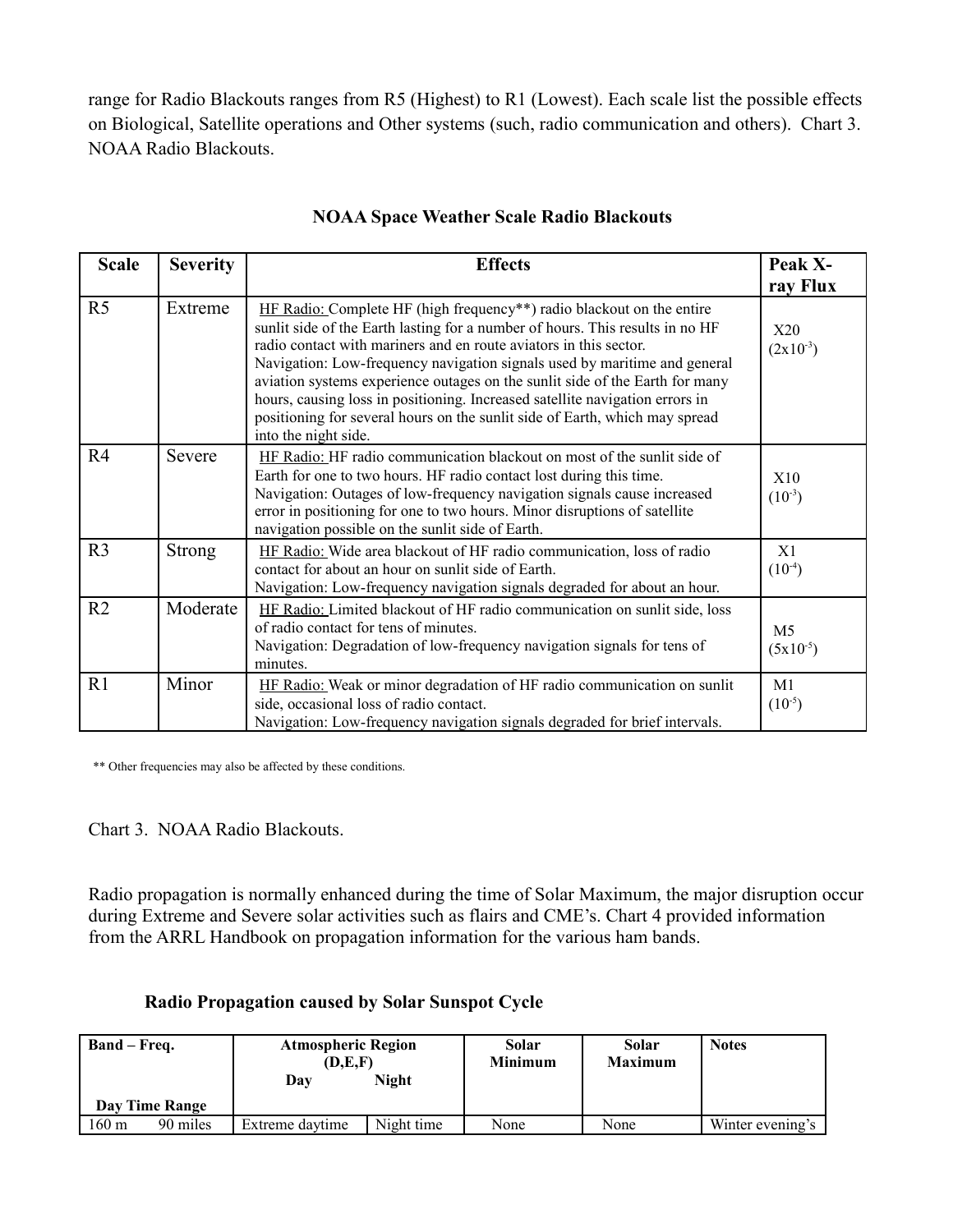|                                                       | D absorption                                      | via F2 layer                  |                                    |                                         | best.                         |
|-------------------------------------------------------|---------------------------------------------------|-------------------------------|------------------------------------|-----------------------------------------|-------------------------------|
|                                                       |                                                   |                               |                                    |                                         |                               |
| 1.8-2.0MHz                                            |                                                   |                               |                                    |                                         |                               |
| 250 miles<br>80 <sub>m</sub>                          | Less than 160m                                    | Night time<br>via F2 layer    | None                               | None                                    | Best in winter                |
|                                                       |                                                   |                               |                                    |                                         |                               |
| $3.5 - 4.0$ MHz<br>$60 \text{ m} < 500 \text{ miles}$ | Less absorption                                   |                               |                                    | None                                    | 5 channels USB                |
|                                                       | on D layer                                        |                               | May be open<br>for worldwide<br>DX |                                         | 50wERP only                   |
| 5.330.5<br>500 miles<br>40 m                          | Less absorption                                   |                               | May be open                        | None                                    | Good for all                  |
|                                                       | on D layer                                        |                               | for worldwide<br><b>DX</b>         |                                         | seasons                       |
| $7.0 - 7.3$ MHz<br>$1,900$ miles<br>30 <sub>m</sub>   | Open via F2                                       | Up to                         | Degraded                           | None                                    | Good for long                 |
| $10. - 10.15 MHz$                                     |                                                   | 12,000<br>miles at<br>night   | during solar<br>minimum            |                                         | distance<br>communications    |
| 20 <sub>m</sub>                                       | F2 propagation                                    |                               | None                               | Only open                               | Atmospheric                   |
|                                                       |                                                   |                               |                                    | during daylight<br>hours.               | noise not a<br>problem.       |
| 14.0 -14.35MHz                                        |                                                   |                               |                                    |                                         |                               |
| 17 <sub>m</sub>                                       | F2 propagation                                    |                               | None                               | Only open<br>during daylight<br>hours.  |                               |
| $18.068 - 18.168 MHz$                                 |                                                   |                               |                                    |                                         |                               |
| 15 <sub>m</sub>                                       | F <sub>2</sub> , E early<br>summer, mid<br>winter |                               | None                               | Prime DX band                           | Day time only                 |
| 21.0 -21.450 MHz                                      |                                                   |                               |                                    |                                         |                               |
| 12 <sub>m</sub><br>24.89 - 24.99 MHz                  | ${\bf E}$                                         |                               | Day time<br>during low<br>cycles   | Well after<br>sunset during<br>maximums | Late spring thru<br>summer    |
| 190-1,400<br>10 <sub>m</sub>                          | F <sub>2</sub> , E skip                           |                               |                                    | Low power                               |                               |
| miles                                                 |                                                   |                               |                                    | maximum<br>distances                    |                               |
| $28.0 - 29.7$ MHz                                     |                                                   |                               |                                    |                                         |                               |
| 190 miles<br>6 m                                      | Tropospheric<br>scatter                           |                               |                                    | Worldwide DX<br>is possible             | Auroral and<br>meteor scatter |
| $50 - 54 MHz$                                         |                                                   |                               |                                    |                                         |                               |
| 2 m 1,400 miles                                       | Transequatorial<br>spread                         | E layer<br>Aurora             | None                               | None                                    | Auroral and<br>meteor scatter |
| $144 - 148$ MHz                                       |                                                   |                               |                                    |                                         |                               |
| 135 cm 1,400miles                                     | Transequatorial<br>spread                         | E layer<br>Aurora but<br>< 2m | None                               | None                                    | Auroral and<br>meteor scatter |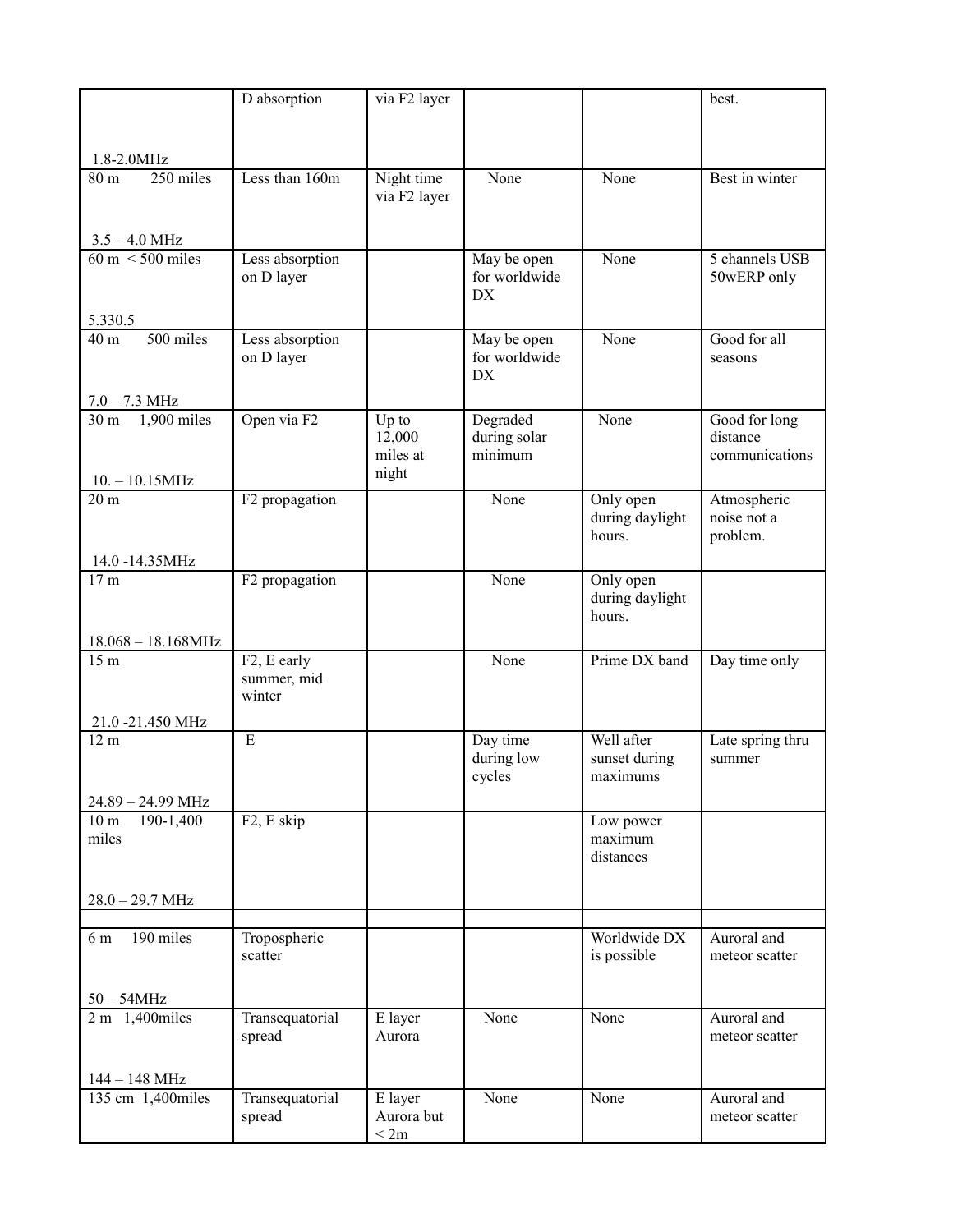| $222 - 225$ MHz |                         |                                 |      |      |                               |
|-----------------|-------------------------|---------------------------------|------|------|-------------------------------|
| 70 cm 950 miles | Some E layer            | E layer<br>Aurora but<br>< 2m   | None | None | Auroral and<br>meteor scatter |
| $420 - 450$ MHz |                         |                                 |      |      |                               |
|                 |                         |                                 |      |      |                               |
| 33 cm 190miles  | Tropospheric<br>ducting | E layer<br>Aurora but<br>< 70cm | None | None | Auroral and<br>meteor scatter |
| 902-928 MHz     |                         |                                 |      |      |                               |
|                 |                         |                                 |      |      |                               |

For additional information one can search the NASA web sites for Solar activities and also look at the Space Weather information listed daily on the astronomy web site "spaceweather.com".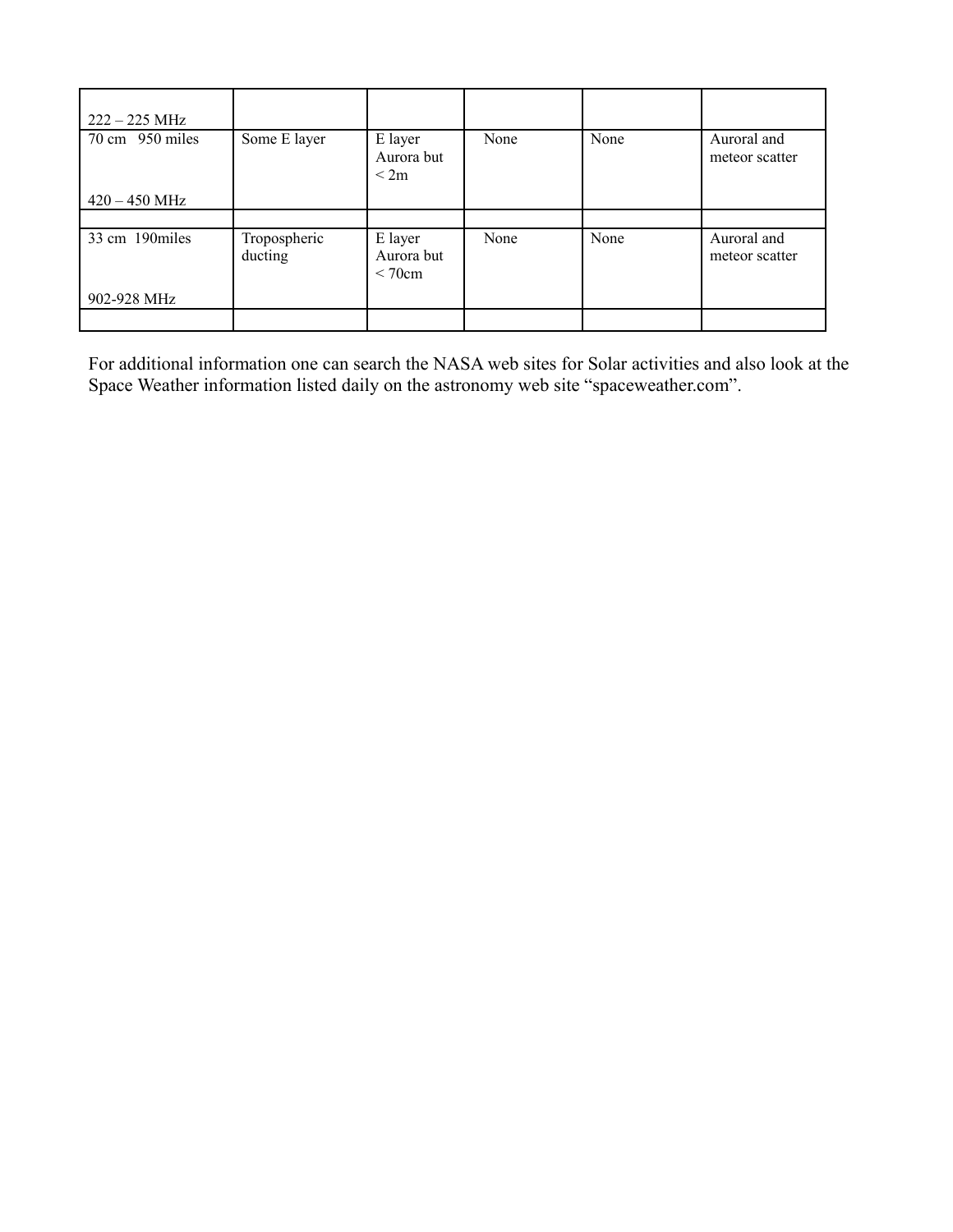# **New Exam Format**

On April  $1<sup>st</sup>$  the VE team is switching VECs. After 10 years as an ARRL team, our VE's will be joining the

ACME Test System. As a result applicants taking tests will see a new test format.

Here is an example of a typical test queation.



ARRL Format:

# **4. What is impedance?**

- A. The opposition to the flow of current in an AC circuit
- B. The electric charge stored by a capacitor
- C. The force of repulsion between two similar electric fields
- D. The inverse of resistance



ACME Format:

## **4. What is impedance?**

- Eanie. The opposition to the flow of current in an AC circuit
- Meanie. The electric charge stored by a capacitor
- Mienie. The force of repulsion between two similar electric fields
- Moe. The inverse of resistance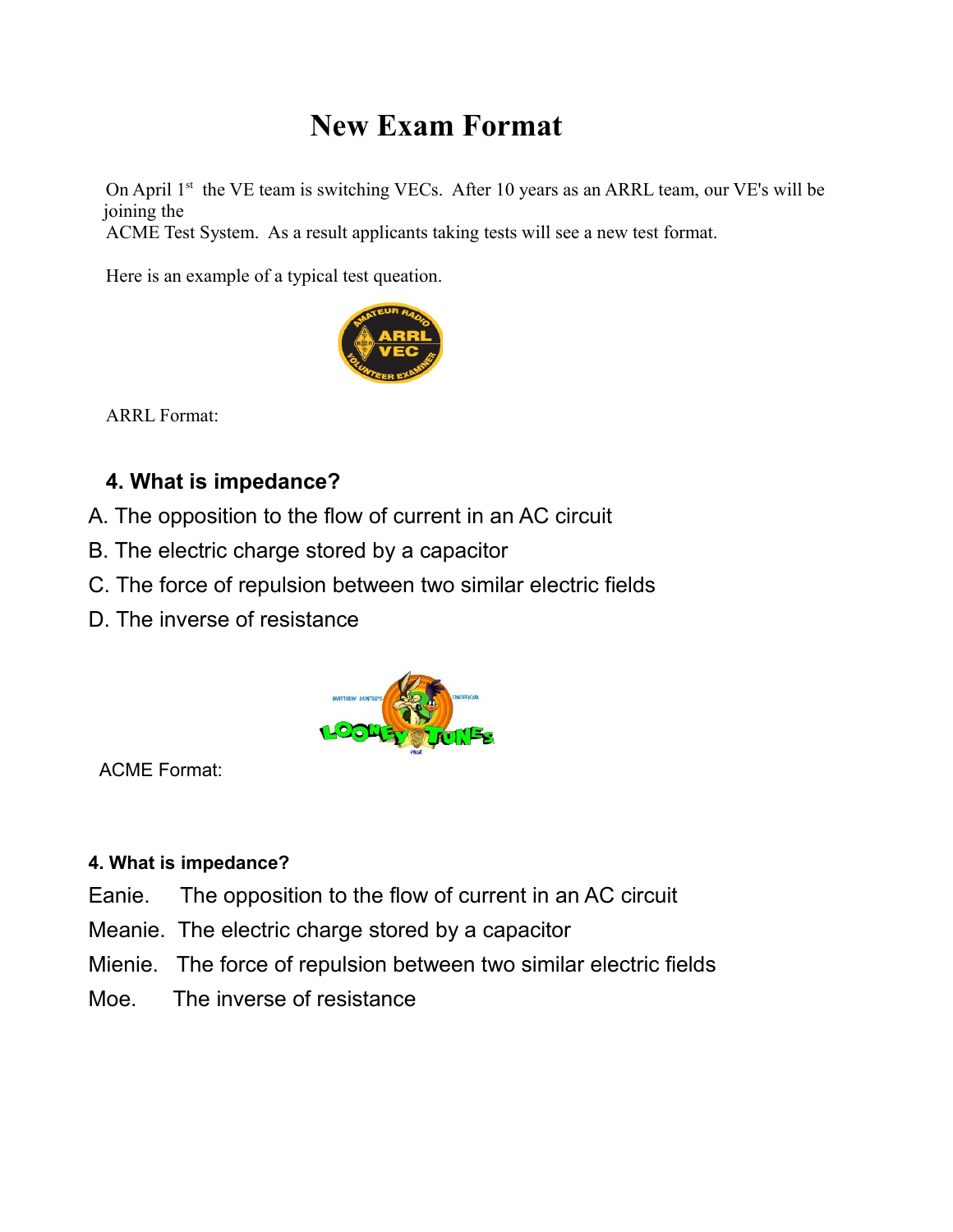# From the Skies over Mt. No Fooling Partly Sunny or Partly Cloudy?

## SKY Events for April 2011

*April 3rd -* New Moon and Saturn is at opposition.

*April*  $6<sup>th</sup>$  – Jupiter in conjunction with the Sun.

*April*  $7<sup>th</sup>$  – Moon is 1.9° South of Pleiades (M45) at 6 a.m. EDT.

*April 9th* – Mercury in inferior conjunction.

*April 11th* – First Quarter Moon

*April*  $17^{th}$  *– Saturn is 8<sup>°</sup> North of the Moon at 4 a.m.* 

*April 17th -* Full Moon "Pink Moon" Native American tribes or "Planter's Moon" the Colonial Americans.

*April*  $19^{th}$  *– Mercury is 0.8° North of Mars at 4 a.m.* 

*April 22nd –* Venus is 0.9° of Uranus at 3 p.m. EDT. Lyrid meteor shower peaks at 7 p.m. EDT.

*April 24th* - Last Quarter Moon.

*April 27th* – Moon passes 6° North of Uranus at midnight.

*April*  $30<sup>th</sup>$  – Moon passes 7° North of Venus at 7 p.m. EDT.

### Planet Lookout

**Mercury –** Reappears in the dawn sky during the 2nd half of the month.

**Venus** – Brilliant in Eastern sky at dawn -3.5 magnitude.

**Mars** – In eastern sky at dawn  $+1.1$  magnitude.

**Jupiter-** Visible in morning by months ends -2.1 magnitude.

**Saturn**- At +0.4 magnitude in the East at dusk.

It all depends on the type of clouds and the amount of cloud coverage. There are 10 families of clouds. And these are broken in to 4 groups based on their altitude; High Clouds, Middle Clouds; Low Clouds and Clouds of Great Vertical Development. Each group of clouds has multiple sub-sets but for brevity I will list the major ones. High level clouds are called "Cirrus' meaning curl of hair or wispy are at an altitude of 16,500 – 50,000 feet. Middle level clouds are called "Alto" cumulus meaning middle is at an altitude of  $6,500 -$ 16,000feet. These clouds are grayish not white. Low level clouds are called "Nimbostratus" meaning cloud and are at an altitude of ground  $(f \circ g) - 6,500$  feet. These clouds are grayish to dark gray. Clouds of great vertical development are "Cumulonimbus" thunder storm clouds with the anvil-shaped top. There altitude ranges from ground level to 70,000 feet.

The National Weather Service (NWS) has procedures on how to determine whether it is cloudy or not. It can be found in their "Zone Forecast Guidelines and Procedures". The NWS divides the sky in to  $8<sup>th</sup>$ ,  $1/8 = 22 \frac{1}{2}$ ° (remember the sky is 180 ° from horizon to horizon) or 12.5% of the sky. And cloud cover is the amount of opaque meaning an observer cannot see through the clouds; the sun, moon, stars and blue sky are hidden.

| Day                         | Night or Day                                    | Predominant<br><b>Sky Condition</b> |
|-----------------------------|-------------------------------------------------|-------------------------------------|
| <b>Cloudy</b>               | Cloudy                                          | 8/8 cloud cover                     |
| Mostly Cloudy Mostly Cloudy |                                                 | $5/8 - 7/8$ clouds                  |
|                             | Considerable Cloudiness Considerable Cloudiness |                                     |
| Partly Sunny Partly Cloudy  |                                                 | $3/8 - 4/8$ clouds                  |
|                             | <b>Scattered Clouds Scattered Clouds</b>        |                                     |
| Fair                        | Fair                                            | $\leq$ 3/8 clouds                   |
| <b>Mostly Sunny</b>         | <b>Mostly Clear</b>                             | $1/8 - 2/8$ clouds                  |
| Sunny                       | Clear                                           | $0/8$ clouds                        |
|                             |                                                 |                                     |

In terms of average sky cover:

Cloudy 90% - 100% Mostly Cloudy 70% - 80% Partly Cloudy 30% - 60% Partly Sunny; Mostly Clear; Mostly Sunny 10% – 30% Clear or sunny  $0\% - 10\%$ 

Fair is less than 40% cloud cover with no precipitation or weather extremes expected.